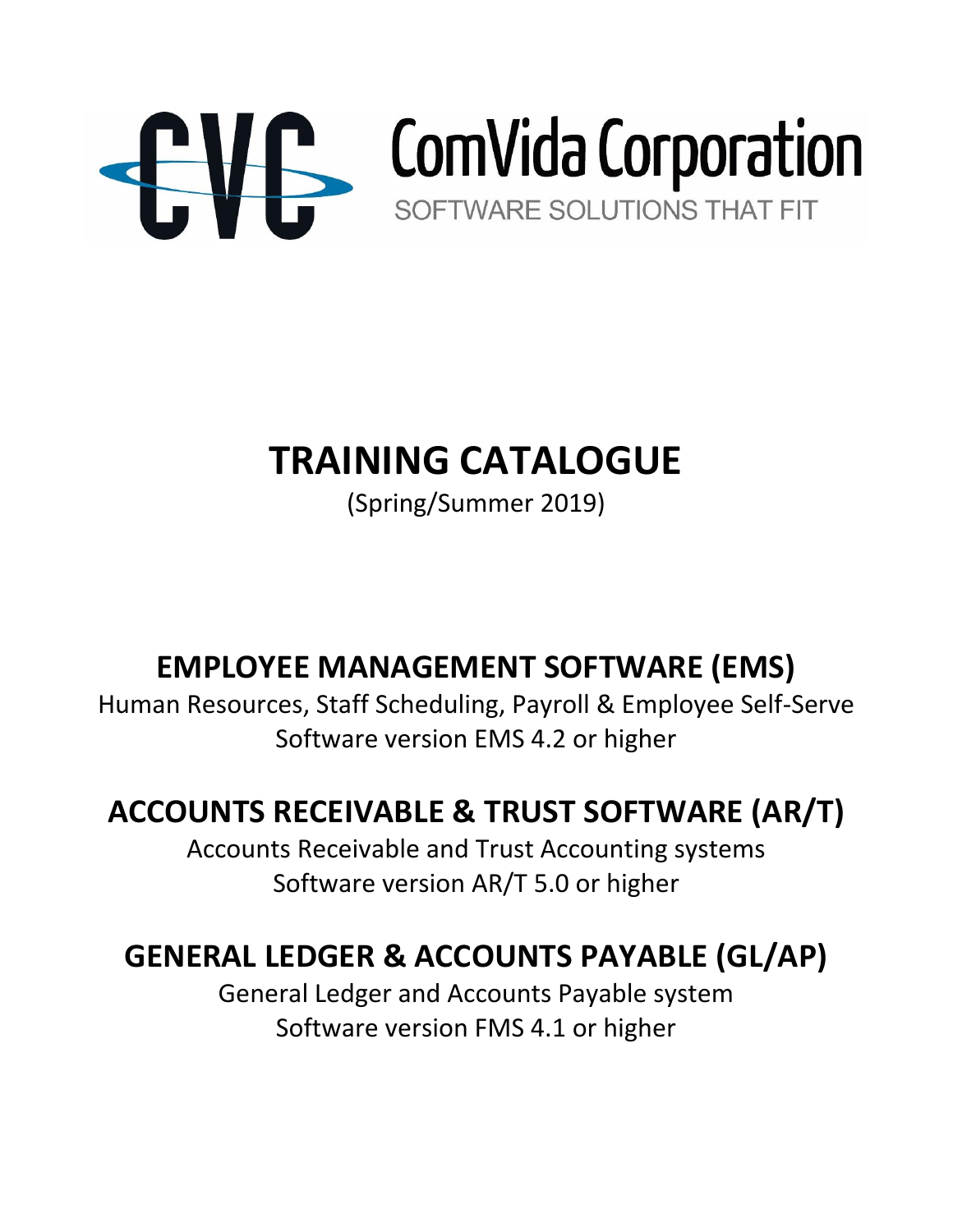### **REGISTRATION**

To register for a course, please send an email to [helpdesk@comvida.com](mailto:helpdesk@comvida.com) with the class webinar registration form attached (last page of document).

We will email the link for accessing the webinar via *GoToMeeting* along with the course materials prior to the class.

Classes are approximately 1 hour in length. The duration of each webinar may vary depending on the number of participants and the questions asked.

Let us know if the dates and times offered are not convenient and we can attempt to schedule an alternate time.

Fee is \$140 plus applicable taxes per course and any number of staff from your organization can attend. 24-Hour cancellation notice is required.

*Note that due to the course's length of 1.5 hours, the T4 Balance & Reconciliation course fee is \$200.*

To take advantage of the EMS training courses you must be **using EMS 4.2 or higher**.

For Accounts Receivable & Trust courses you must be **using AR/T 5.0 or higher.**

For General Ledger & Accounts Payable courses you must be **using FMS 4.1 or higher.**

Space is limited so be sure to register early!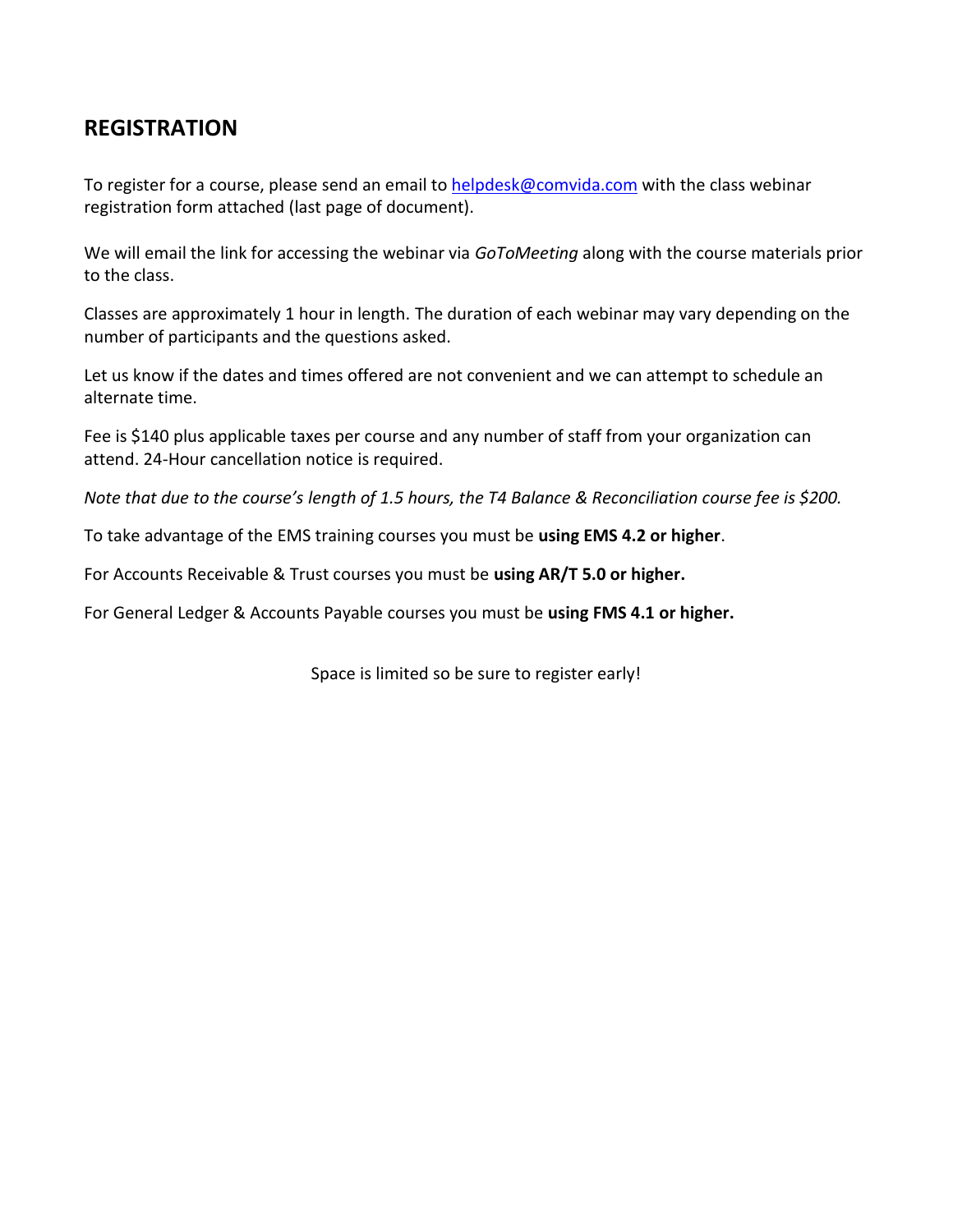### **PAYROLL COURSES**

### **ADJUSTMENTS**

Adjustments are used to adjust employee details for items that are calculated automatically through the setup of the item formula. Payroll deductions, employee benefits and accruals, such as sick and vacation time entitlements, are examples of automatic calculations. This course will review several scenarios to help you understand what types of adjustments are needed, when they are needed, and how to enter them.

#### **REPORT WRITER**

The Report Writer tool allows the user to create reports containing selected information about employees and calculated payroll amounts. This course will show you how to interpret the report setup, copy and modify reports, use filters and sorting as well as the more advanced features available in the Payroll Report Writer.

#### **PAYROLL REPORTS MENU**

Pre-defined and custom reports are accessed through the Reports menu in Payroll. The reports can be viewed on screen, printed to a PDF, or exported to a variety of formats. This course will show you how to generate the standard payroll reports. We will review filtering, sorting options, and how to utilize these reports to aid you in the processing and auditing of payroll.

#### **RECORD OF EMPLOYMENT**

This course will teach you how to export the ROE from EMS and upload the ROE online to Service Canada. The Service Canada requirements for ROE submission have changed in 2016, and this course will cover the new ROE generation and submission process.

#### **PAYROLL TIME-SAVING TIPS & BEST PRACTICES**

This course will show you some great time-saving features that you may not be currently taking advantage of in Payroll. These will help you to minimize data entry and ensure accurate payroll record keeping. We will demonstrate how to use some of the payroll tools and show you some shortcuts to help maximize productivity.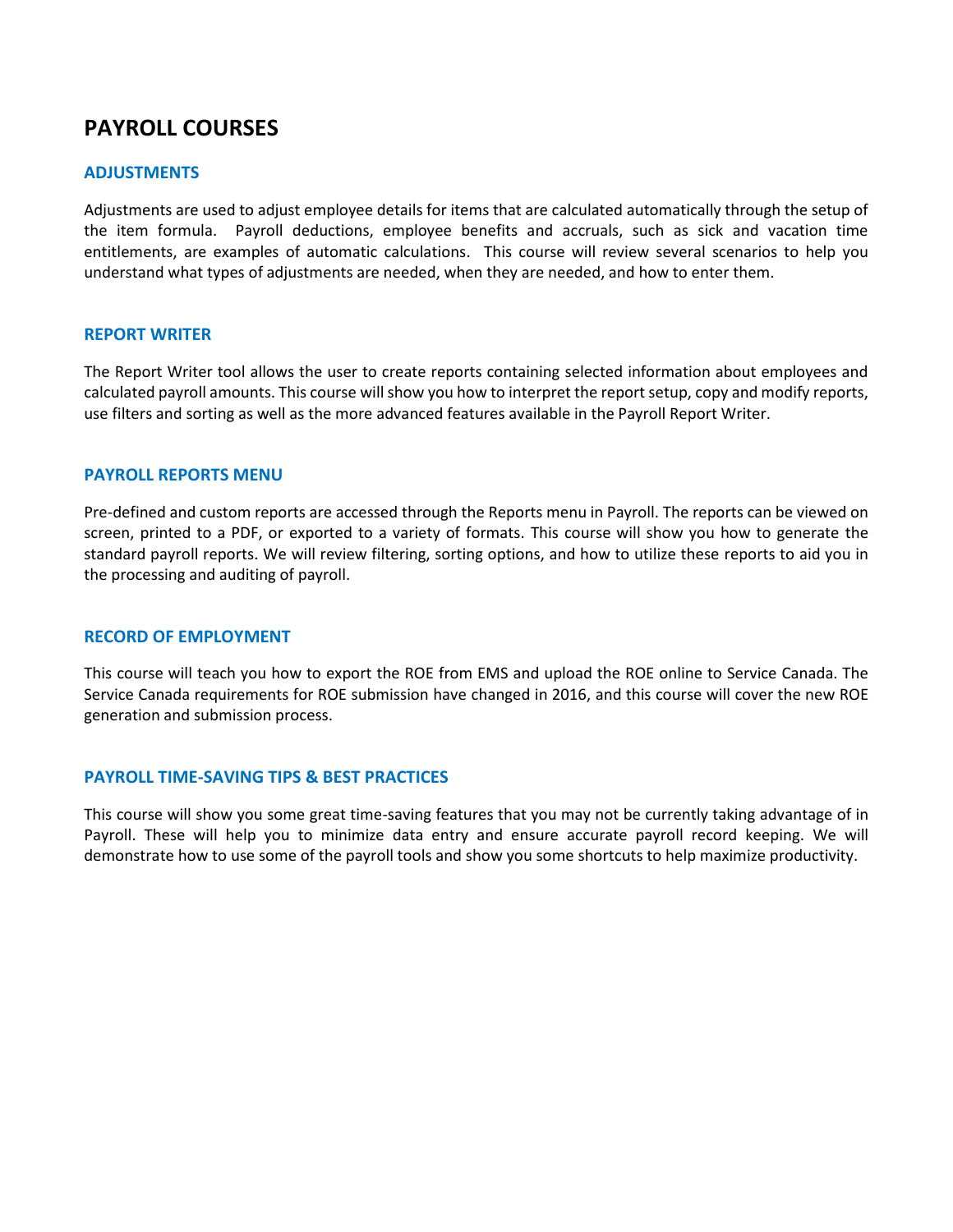#### **Q & U - QUALIFIED AND UNQUALIFIED EMPLOYER EI**

This course is designed for clients with multiple CRA Business numbers. We will show you how to properly move employees from Unqualified to Qualified status (or vice versa) in order to ensure that Employer EI is being calculated at the prescribed rate and that other crucial payroll items tied into an employee's Qualified/Unqualified status are functioning properly. This will help minimize common errors that can impact net pay and ensure that T4s are processed correctly.

#### **HEALTH SECTOR COMPENSATION INFORMATION SYSTEM (HSCIS) REPORT**

The purpose of this course is to assist organizations in the maintenance and auditing of HSCIS employee information for the purposes of reporting to the Health Employers Association of BC (HEABC) from EMS. This course is designed for the user responsible for HSCIS reporting. We will review the setup, maintenance, and generation of HSCIS information to be reported to the HEABC.

*Note: This course and document assumes that your organization is converted to the HSCIS Extract for EMS 4.2 that was released with the EMS 4.2.1.5 update in June 2015 and requires a separate conversion at no additional charge for clients who are already licensed for HSCIS Reporting with ComVida. If you have not been converted to the EMS 4.2 HSCIS Extract, please contact the HELPDESK to schedule a conversion.*

### **T4'S – BALANCE AND RECONCILIATION (\$200)**

The purpose of this course is to show clients how to generate T4s and T4A's and balance them to your CRA Remittances prior to the end of the year in order to help organizations get a head start on their year-end procedures. We will also review several common scenarios where discrepancies have occurred, and demonstrate how to make the correct Employee Adjustments in order to correct these errors.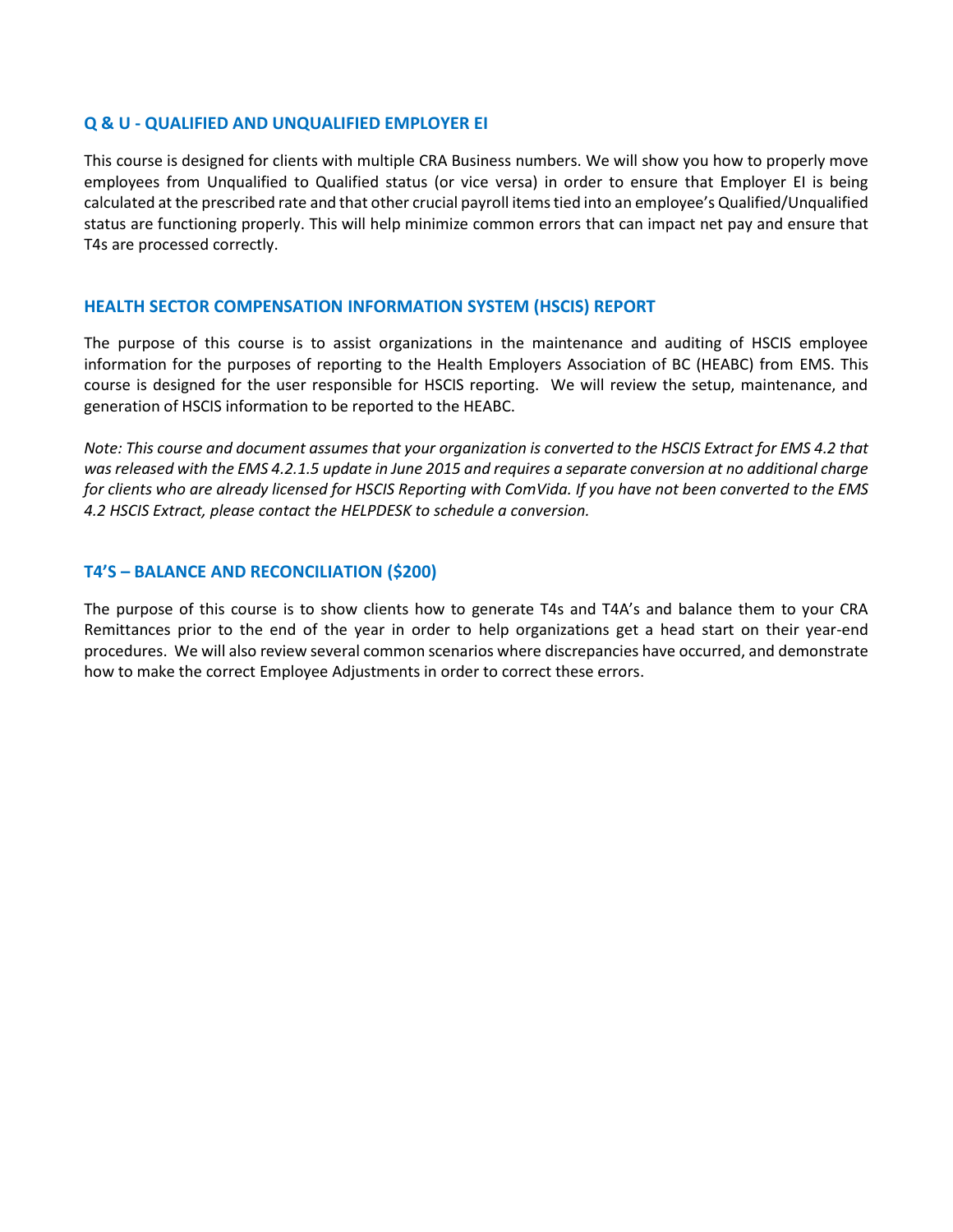### **STAFF SCHEDULING COURSES**

### **SHIFTS TO BE FILLED**

The Shifts to Be Filled page in Staff Scheduling displays the Shifts that are under-covered on the Working date, that is, the Shifts where additional coverage is required and those employees who are available to provide the Shift with full staff coverage. This course is designed for anyone responsible for scheduling. We will go over all of the steps required for covering shifts. We will teach you how to effectively use the Shifts to Be Filled page with all the new features and enhancements.

### **SHIFT HANDLING**

Sometimes it may be necessary to change an employee's assignment because it has changed since the rotation was generated. This may be because of many reasons, including sickness, a vacation request, or the needs of the business have changed. At those times, a Shift Handle will need to be performed, so the assignment will reflect the change. This course is for the user(s) that would update schedules. Typically, this would be Schedulers or Managers, but it is open to anyone interested. We will show you how to make changes to schedules to reflect the correct assignments using all three methods of Shift Handling.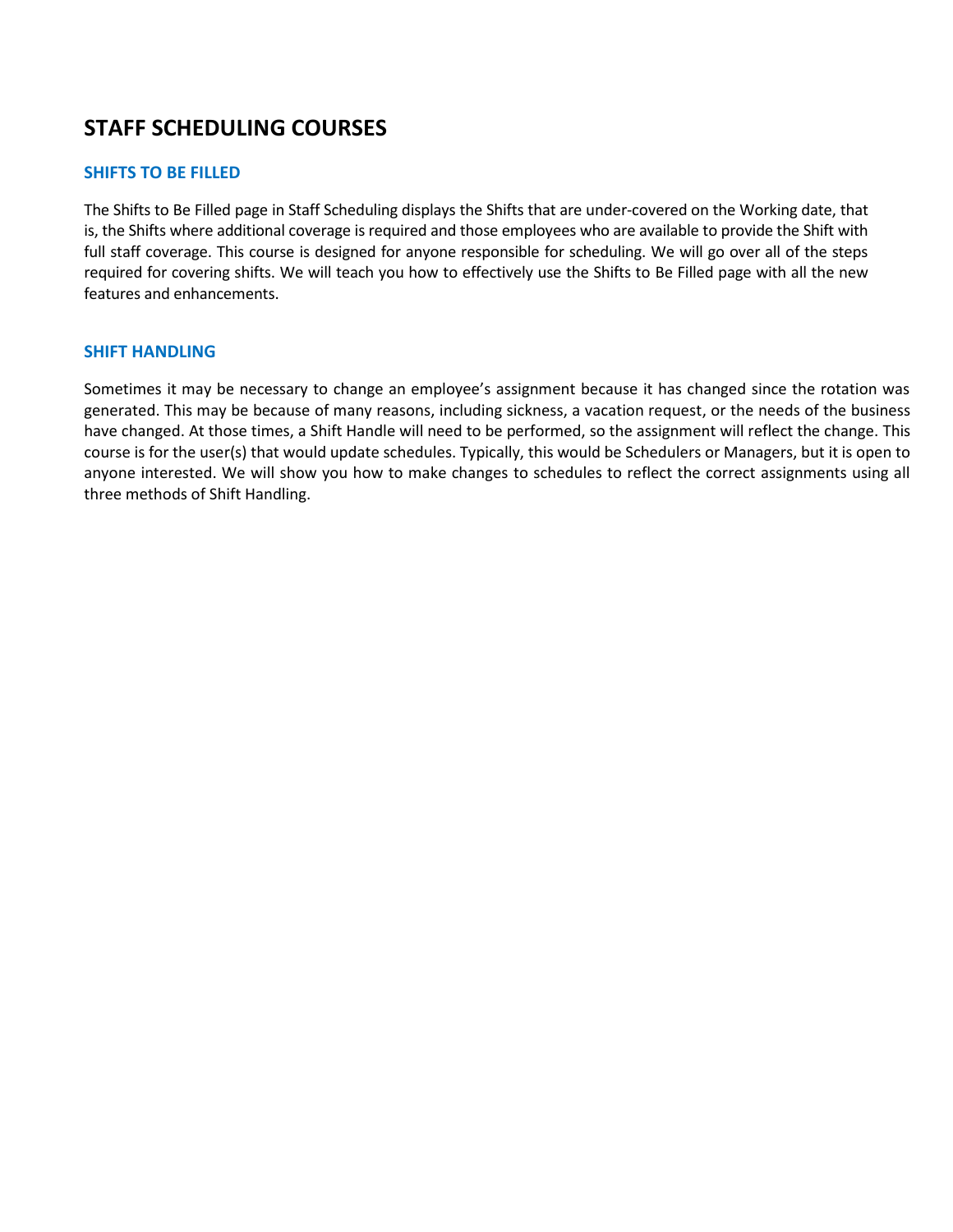### **HUMAN RESOURCES COURSES**

### **DATA TEMPLATES IMPORTING/EXPORTING FROM HUMAN RESOURCES**

Data Templates are used to define the layout of an import or export file by identifying which fields are being imported or exported and their location in the file. Employee data can be imported and exported through Human Resources. This course will demonstrate how powerful the import and export feature can be. With the use of data templates, data can easily be imported or exported. Data from Payroll, such as Time Bank balances, can be imported to HR.

### **HR PAGES**

Human Resources allows for the complete tracking of unlimited employee information. The user-defined pages can be set up to meet your organization's specific requirements based on Collective Agreements, Government Employment Standards, and Employment Policies. This course will teach users how to create their own custom HR pages. Anything that is currently being tracked manually in Excel or on paper can be tracked electronically on a custom page. This allows the user the capability to run reports and track information easily.

#### **TERMINATING EMPLOYEES**

This course will walk through the procedure to terminate an employee. We will also show you how to make sure that all currently terminated employees were terminated correctly. This will ensure that your active employee count is up to date and accurate.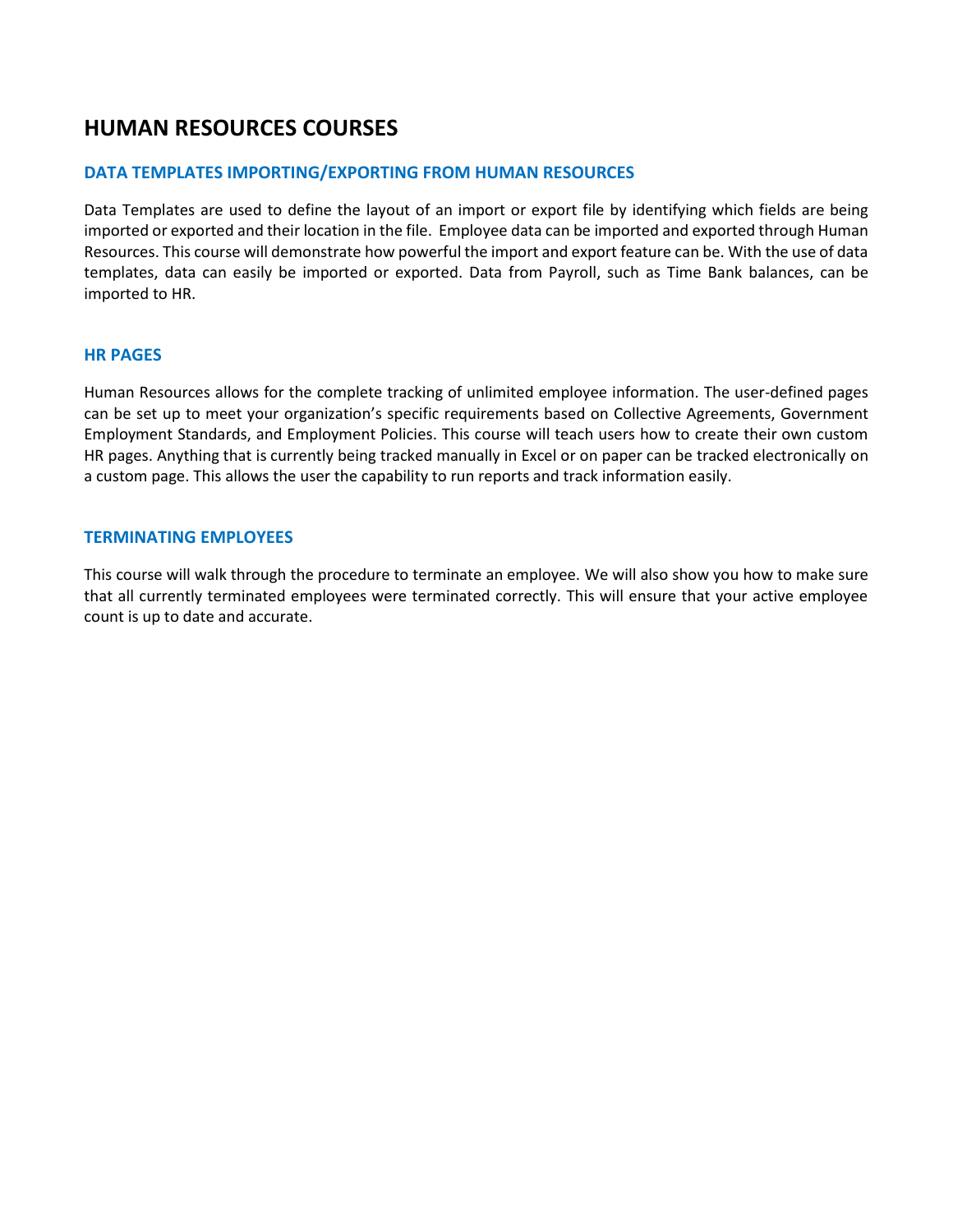### **GENERAL COURSES**

### **EMPLOYEE SELF-SERVE**

The Personal Information area of EMS is available to all employees with a user ID and password. This area displays your detailed information from HR, including notifications, as well as your scheduled assignments in a Monthly or Annual view. This course is designed for those organizations who wish to alleviate the phone calls to the Scheduling office by having staff log onto EMS to view or access their own schedules. This setup is completely secure so users will be able to access only their own profile.

### **NOTIFICATIONS**

Notifications in EMS allow employees to have a recorded two-way conversation with Supervisors, Department Heads and other staff regarding topics such as Scheduling changes for vacation requests, hours worked and other reasons; HR updates such as expiring skill sets, upcoming reviews and Events such as meetings, policy changes or general announcement. This course was designed to teach users how to use the Notification functionality to send two-way communications between Supervisors, Department Heads and other staff.

### **SETTING UP A NEW OPERATOR**

The Operator page in HR combines multiple pages of security into one page. There are several areas that can be configured for an employee. This course is designed for the user responsible for setting up new operators of the system. In this class, we will explain all fields in the Operator Page and what impact they have.

### **TYPE BLOCKS & FILTERS**

Type Blocks are a very simple but powerful concept. EMS allows users to select groups of Scheduling, Payroll and HR data that are of a common "type." Selection of groups of data of a common type is based on the "Type Block." The most commonly used method of specifying selection criteria is the "Filter." This course will show users how to set up and use Filters in EMS. This simple but powerful feature will help save time in your daily tasks.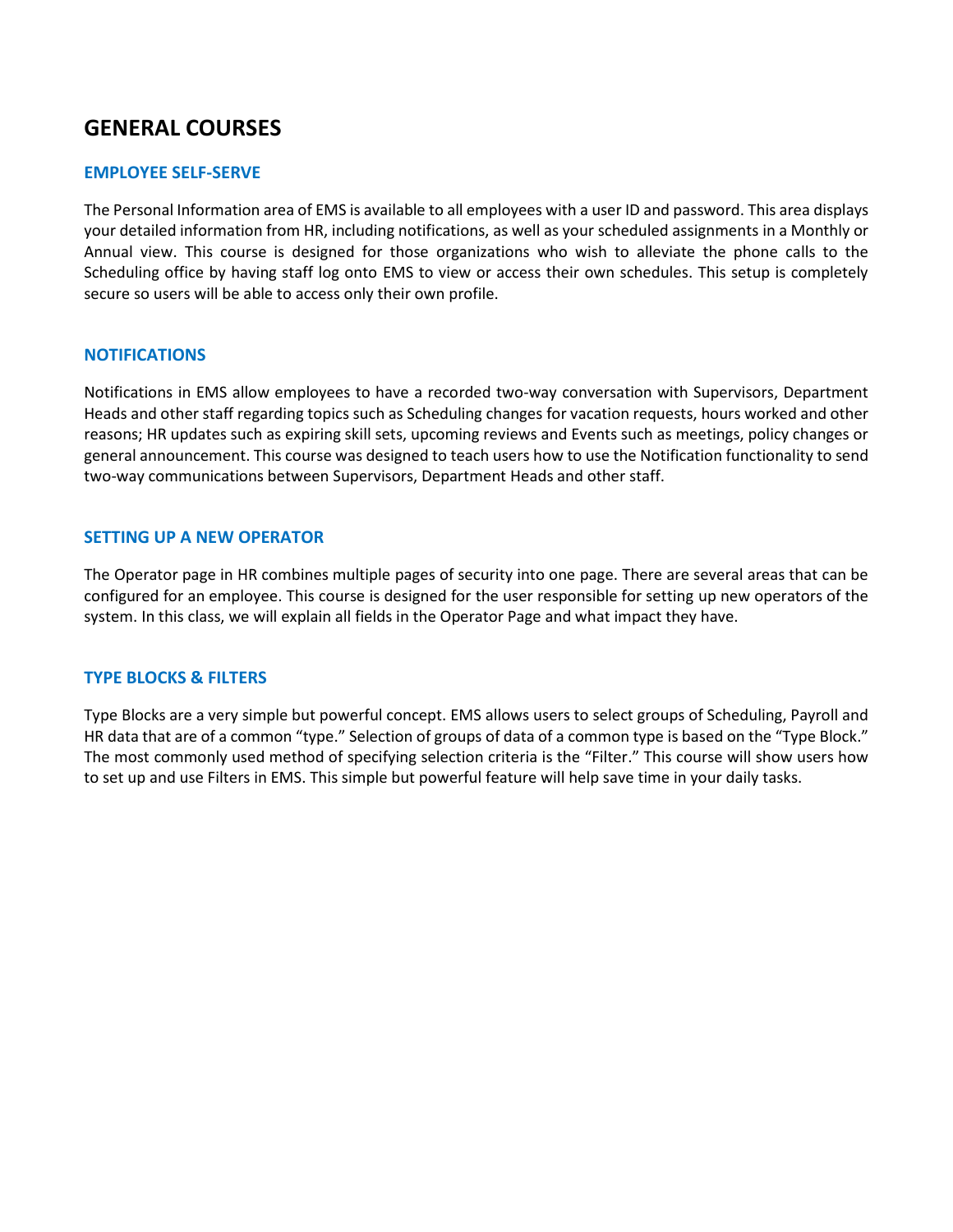### **ACCOUNTS RECEIVABLE & TRUST COURSES**

### **BILLING CYCLE, RECEIPTING AND STATEMENTS**

This course will demonstrate in detail the billing cycle available in the Accounts Receivable module. How to set up clients for recurring billing, inputting mid-month billing adjustments, and using the daily rates to automatically calculate recurring charges added or ended mid-month. We will also cover the receipting process, creating and printing receipts as well as how to properly set up clients and/or their contacts to receive printed statements.

### **AR TIPS AND SHORCUTS**

This course will cover general features of the product which can improve a user's proficiency in the product and help navigate the product more efficiently and reduce frustration and errors. Areas covered include:

- Filters & Sorting
- Client Notes
- Batch Copying
- Bulk Transaction Entry
- Batch Reversals
- Reports Overview
- Save Changes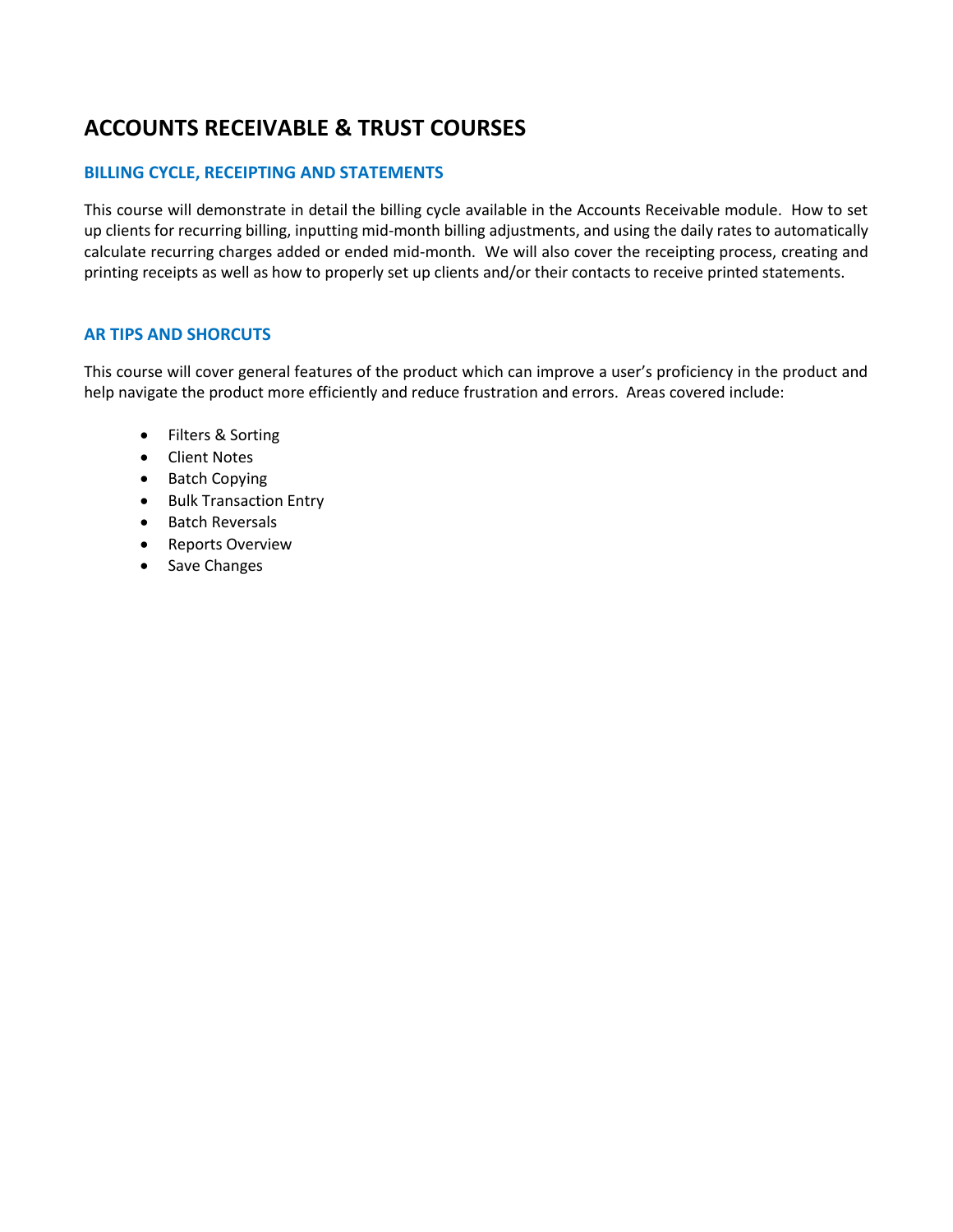### **GENERAL LEDGER & ACCOUNTS PAYABLE COURSES**

### **SETUP & MANAGEMENT OF ONLINE PAYABLES**

This course will cover the management of online payables in the system. Areas covered will include: Setting up the payment register & payables journal information, adding bank account information for suppliers, managing pay advice recipients in supplier records, as well as generating and the payments and exporting the bank data file for upload to your financial institution.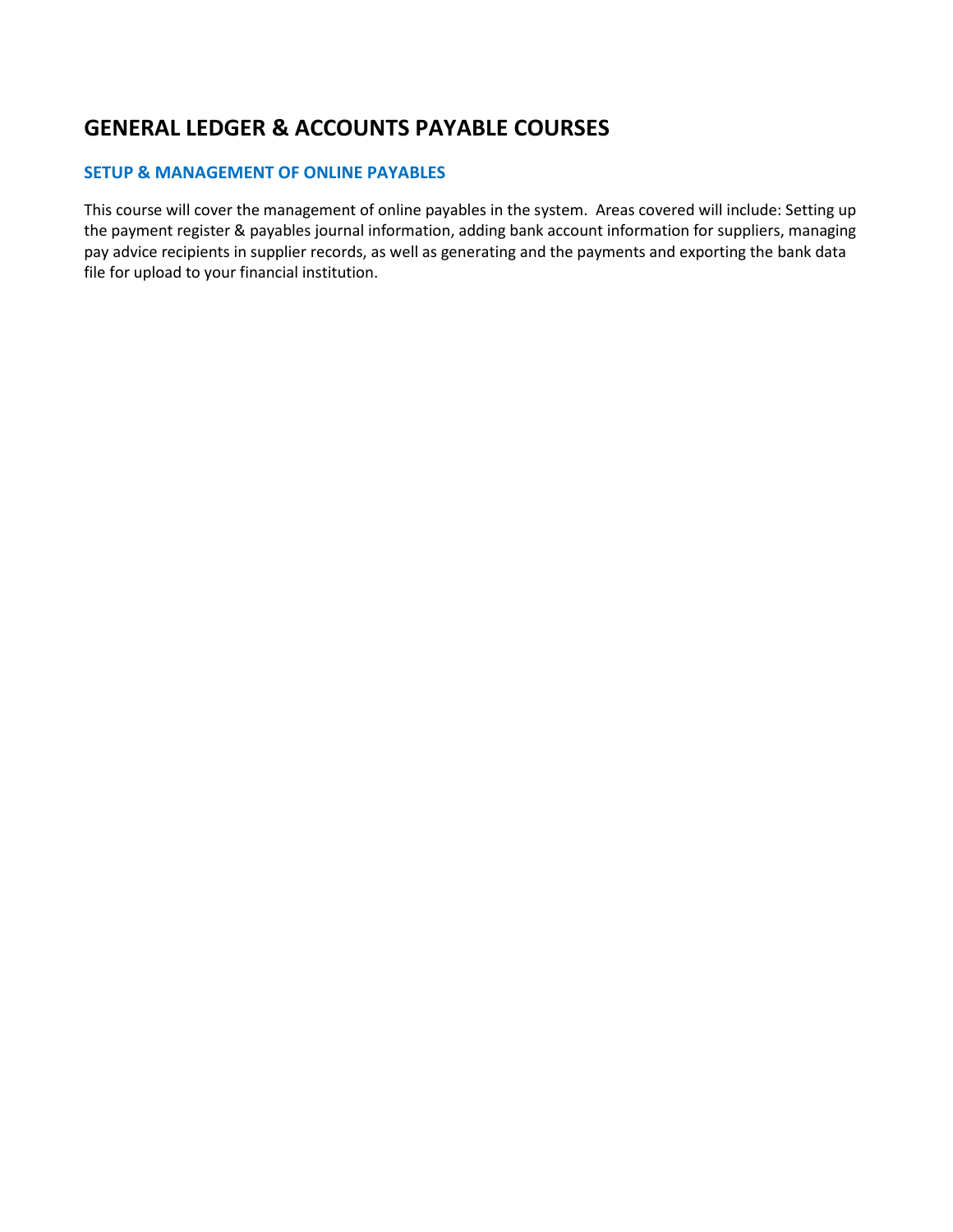| <b>EMS 4.2 Webinar Schedule</b>                         | April                   | May                       | June                                |
|---------------------------------------------------------|-------------------------|---------------------------|-------------------------------------|
| <b>PAYROLL</b>                                          |                         |                           |                                     |
| Adjustments                                             | $25^{th} - 8:30a$       | $23^{\text{rd}} - 1:00p$  | $20^{th}$ - 10:30a                  |
| <b>Report Writer</b>                                    | $25^{th} - 10:30a$      | $23^{\text{rd}} - 8:30a$  |                                     |
| Payroll Reports Menu                                    |                         | $2^{nd} - 10:30a$         |                                     |
|                                                         |                         | $30^{th} - 1:00p$         |                                     |
| Record of Employment                                    | Upon request            | Upon request              | Upon request                        |
| Payroll Time Saving Tips & Best Practices               |                         | $2^{nd} - 8:30a$          | 30th - 10:30a                       |
| Q & U - Qualified & Unqualified Employer El             | $25^{th} - 1:00p$       |                           | $20^{th} - 8:30a$                   |
| <b>HSCIS Report</b>                                     |                         | $23^{\text{rd}} - 10:30a$ | $27^{th} - 8:30a$                   |
| T4s - Balance & Reconciliation (1.5hrs)                 |                         | $2^{nd} - 1:00p$          | $14^{th} - 8:30a$                   |
|                                                         |                         | $30^{th} - 8:00a$         |                                     |
| <b>STAFF SCHEDULING</b>                                 |                         |                           |                                     |
| Shifts to be Filled                                     | $11^{th} - 8:30a$       |                           |                                     |
|                                                         | $11^{th} - 10:30a$      |                           |                                     |
| <b>Shift Handling</b>                                   |                         |                           | $6^{th} - 8:30a$                    |
|                                                         |                         |                           | $6^{th} - 10:30a$                   |
| <b>HUMAN RESOURCES</b>                                  |                         |                           |                                     |
| Data Templates Importing/Exporting from Human Resources |                         | $16^{th} - 10:30a$        |                                     |
|                                                         |                         | $16^{th} - 1:00p$         |                                     |
| HR Pages                                                | 18 <sup>th</sup> 10:30m |                           |                                     |
|                                                         | $18^{th} - 1:00p$       |                           |                                     |
| Terminating an Employee                                 |                         |                           | $\frac{1}{6}$ <sup>th</sup> - 1:00p |
|                                                         |                         |                           | $13^{th} - 8:30a$                   |
| <b>GENERAL</b>                                          |                         |                           |                                     |
| Employee Self-Serve                                     |                         | $9^{th} - 1:00p$          |                                     |
|                                                         |                         | $16^{th} - 8:30a$         |                                     |
| Notifications                                           | $11^{th} - 1:00p$       |                           |                                     |
|                                                         | $18^{th} - 8:30a$       |                           |                                     |
| Setting up a new operator                               |                         | $9^{th} - 8:30a$          |                                     |
|                                                         |                         | $9^{th} - 10:30a$         |                                     |
| Type blocks and filters                                 |                         |                           | $13^{th} - 10:30a$                  |
|                                                         |                         |                           | $13^{th} - 1:00p$                   |
| <b>ACCOUNTS RECEIVABLE &amp; TRUST</b>                  |                         |                           |                                     |
| <b>Billing Cycle, Receipting &amp; Statements</b>       | Upon request            | Upon request              | Upon request                        |
| AR Tips & Shortcuts                                     | Upon request            | Upon request              | Upon request                        |
| <b>GENERAL LEDGER &amp; ACCOUNTS PAYABLE</b>            |                         |                           |                                     |
| Setup & Management of Online Payables                   | Upon request            | Upon request              | Upon request                        |

*Note: All courses listed above are in Pacific Time. If none of the course times are suitable for your organization, feel free to send us a request along with an alternate date & time and we will do our best to accommodate your request.*